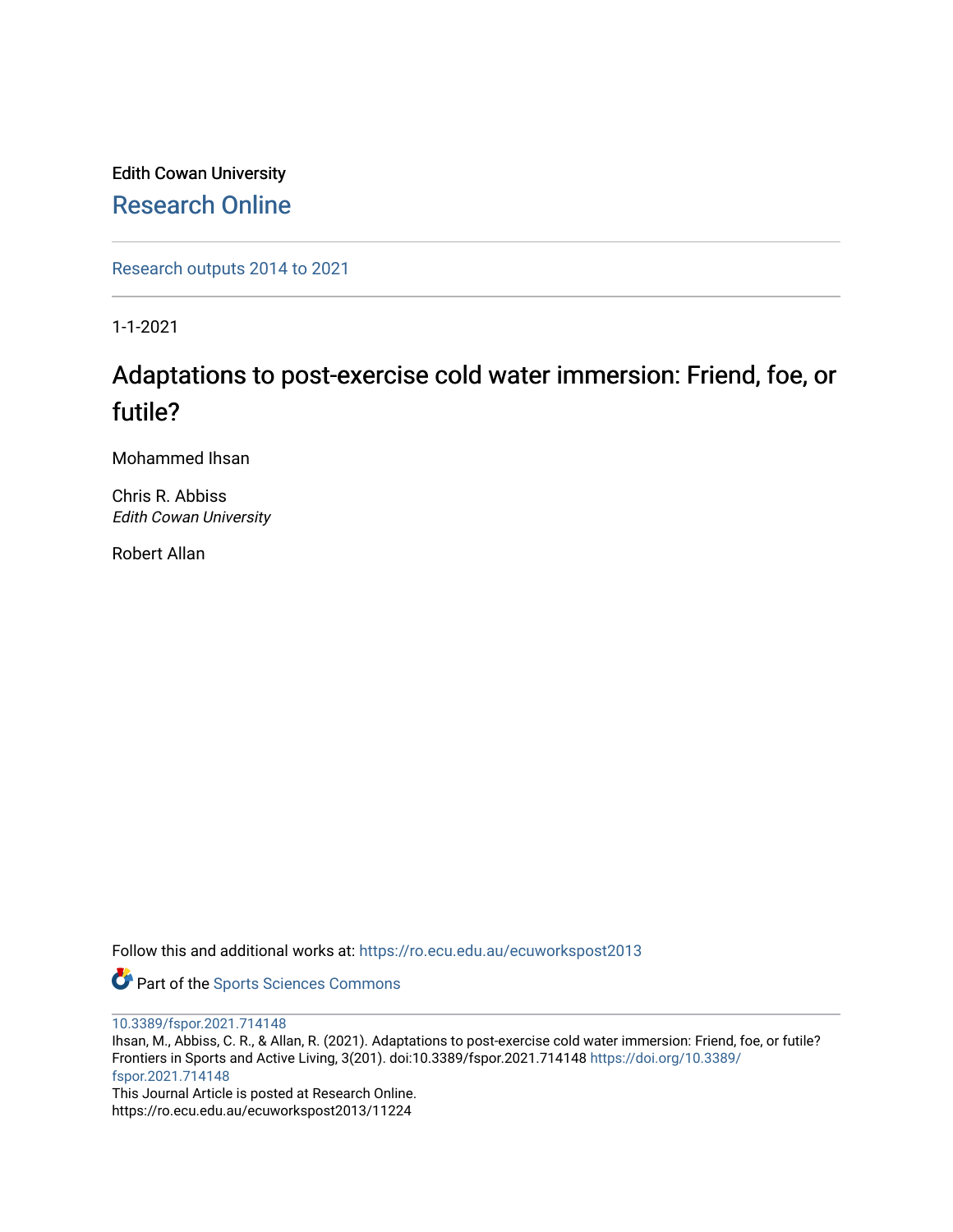



# [Adaptations to Post-exercise Cold](https://www.frontiersin.org/articles/10.3389/fspor.2021.714148/full) Water Immersion: Friend, Foe, or Futile?

#### Mohammed Ihsan<sup>1,2\*</sup>, Chris R. Abbiss<sup>3</sup> and Robert Allan<sup>4</sup>

*<sup>1</sup> Human Potential Translational Research Programme, Yong Loo Lin School of Medicine, National University of Singapore, Singapore, Singapore, <sup>2</sup> Research and Scientific Support, Aspetar Orthopaedic and Sports Medicine Hospital, Doha, Qatar, <sup>3</sup> Centre for Exercise and Sports Science Research, School of Medical and Health Sciences, Edith Cowan University, Perth, WA, Australia, <sup>4</sup> School of Sport and Health Sciences, University of Central Lancashire, Preston, United Kingdom*

In the last decade, cold water immersion (CWI) has emerged as one of the most popular post-exercise recovery strategies utilized amongst athletes during training and competition. Following earlier research on the effects of CWI on the recovery of exercise performance and associated mechanisms, the recent focus has been on how CWI might influence adaptations to exercise. This line of enquiry stems from classical work demonstrating improved endurance and mitochondrial development in rodents exposed to repeated cold exposures. Moreover, there was strong rationale that CWI might enhance adaptations to exercise, given the discovery, and central role of peroxisome proliferator-activated receptor gamma coactivator-1α (PGC-1α) in both cold- and exercise-induced oxidative adaptations. Research on adaptations to post-exercise CWI have generally indicated a mode-dependant effect, where resistance training adaptations were diminished, whilst aerobic exercise performance seems unaffected but demonstrates premise for enhancement. However, the general suitability of CWI as a recovery modality has been the focus of considerable debate, primarily given the dampening effect on hypertrophy gains. In this mini-review, we highlight the key mechanisms surrounding CWI and endurance exercise adaptations, reiterating the potential for CWI to enhance endurance performance, with support from classical and contemporary works. This review also discusses the implications and insights (with regards to endurance and strength adaptations) gathered from recent studies examining the longer-term effects of CWI on training performance and recovery. Lastly, a periodized approach to recovery is proposed, where the use of CWI may be incorporated during competition or intensified training, whilst strategically avoiding periods following training focused on improving muscle strength or hypertrophy.

Keywords: recovery, cryotherapy, hypertrophy, mitochondrial biogenesis, muscle adaptations

## INTRODUCTION

Cold water immersion (CWI) is a strategy aimed at enhancing recovery from strenuous exercise, typically involving the submersion up to the waist or mid-torso for ∼5–20 min in temperatures between ∼8 and 15◦C [\(Versey et al., 2013;](#page-8-0) [Ihsan et al., 2016;](#page-6-0) [Machado et al., 2016\)](#page-6-1). Following contemporary work by [Vaile et al. \(2008a,](#page-8-1)[b,](#page-8-2)[c\)](#page-8-3); [Vaile et al. \(2011\)](#page-8-4) and [Peiffer et al. \(2010a](#page-7-0)[,b\)](#page-7-1) in

## **OPEN ACCESS**

#### Edited by:

*Oliver Faude, University of Basel, Switzerland*

#### Reviewed by:

*James Robert Broatch, Victoria University, Australia Erich Hohenauer, THIM University of Applied Sciences for Physiotherapy, Switzerland*

> \*Correspondence: *Mohammed Ihsan [Ihsan.m@nus.edu.sg](mailto:Ihsan.m@nus.edu.sg)*

#### Specialty section:

*This article was submitted to Elite Sports and Performance Enhancement, a section of the journal Frontiers in Sports and Active Living*

> Received: *24 May 2021* Accepted: *22 June 2021* Published: *16 July 2021*

#### Citation:

*Ihsan M, Abbiss CR and Allan R (2021) Adaptations to Post-exercise Cold Water Immersion: Friend, Foe, or Futile? Front. Sports Act. Living 3:714148. doi: [10.3389/fspor.2021.714148](https://doi.org/10.3389/fspor.2021.714148)*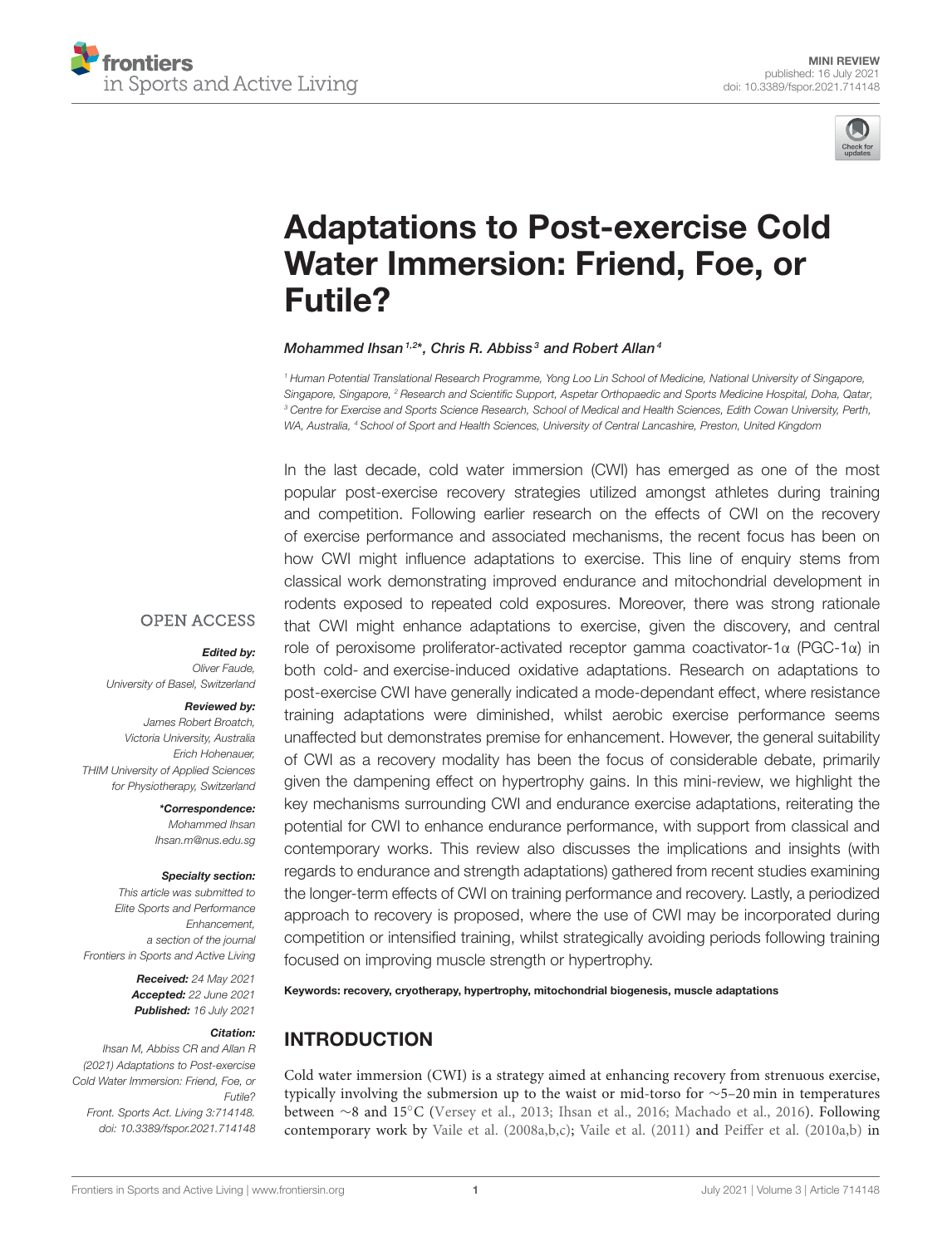late-2000s investigating the effect of CWI on the recovery of physical performance, research in this area has extended to investigate a plethora of recovery outcomes including thermoregulatory response [\(Stephens et al., 2018\)](#page-7-2), hemodynamics [\(Mawhinney et al., 2013;](#page-7-3) [Choo et al., 2016\)](#page-6-2), hormonal balance [\(Halson et al., 2008\)](#page-6-3), skeletal muscle damage [\(Goodall and Howatson, 2008\)](#page-6-4), and autonomic nervous function [\(Bastos et al., 2012;](#page-6-5) [Choo et al., 2018\)](#page-6-6). Complementing this growth in research, CWI has become one of the most popular post-exercise recovery strategies utilized amongst athletes during training and competition [\(Périard et al., 2016;](#page-7-4) [Crowther et al.,](#page-6-7) [2017;](#page-6-7) [Murray et al., 2018;](#page-7-5) [Cross et al., 2019\)](#page-6-8).

Meta-analyses and experimental research in general show that CWI can beneficially influence the recovery of physical performance [\(Montgomery et al., 2008;](#page-7-6) [Bleakley and Davison,](#page-6-9) [2010;](#page-6-9) [Rowsell et al., 2011;](#page-7-7) [Poppendieck et al., 2013;](#page-7-8) Tabben et al., [2018\)](#page-7-9). Nevertheless, many consider the efficacy of CWI to be equivocal. The inconsistent findings of CWI hence must be acknowledged, and this is likely driven by factors such as the nature of exercise modality preceding CWI, nature of recovery variables assessed, timing between recovery assessment and completion of CWI, and the CWI protocol itself. While such complexities need to be resolved to appropriately compare study findings and interpret with context, recent discussions have revolved extensively around how the regular use of CWI for recovery might in parallel influence adaptations to exercise [\(Broatch et al., 2018;](#page-6-10) [Malta et al., 2021\)](#page-7-10). Yet, the first study to address this extends considerably back to 2006 (Yamane et al., [2006\)](#page-8-5). Following a hiatus, a series of studies examining the influence of CWI on adaptation to endurance exercise emerged from independent laboratories [\(Ihsan et al., 2014b,](#page-6-11) [2015,](#page-6-12) [2020b;](#page-6-13) [Aguiar et al., 2016;](#page-5-0) [Joo et al., 2016;](#page-6-14) [Allan et al., 2017,](#page-5-1) [2019,](#page-6-15) [2020;](#page-5-2) [Broatch et al., 2017\)](#page-6-16), which was followed up by others examining the influence of CWI on resistance training adaptations [\(Frohlich et al., 2014;](#page-6-17) [Roberts et al., 2015;](#page-7-11) Figueiredo et al., [2016;](#page-6-18) [D'Souza et al., 2018;](#page-6-19) [Fyfe et al., 2019;](#page-6-20) [Fuchs et](#page-6-21) al., [2020;](#page-6-21) [Peake et al., 2020;](#page-7-12) [Poppendieck et al., 2020\)](#page-7-13). A recent metaanalytical review showed that CWI effects on exercise adaptations are mode-dependant, where resistance training adaptations were diminished, whilst aerobic exercise performance seemed unaffected [\(Malta et al., 2021\)](#page-7-10). Alongside these publications, detailed narrative reviews on the adaptative response following regular CWI have been published within this research topic series [\(Petersen and Fyfe, 2021\)](#page-7-14), and elsewhere [\(Broatch et al.,](#page-6-10) [2018\)](#page-6-10). Additionally, editorials, point-counterpoints, and opinion pieces [\(Allan and Mawhinney, 2017;](#page-5-3) [McPhee and Lightfoot,](#page-7-15) [2017;](#page-7-15) [Méline et al., 2017;](#page-7-16) [Peake, 2017,](#page-7-17) [2020;](#page-7-18) [White and Caterini,](#page-8-6) [2017;](#page-8-6) [Cheng, 2018;](#page-6-22) [Ihsan et al., 2020a\)](#page-6-23) have been published discussing the suitability of CWI as a post-exercise recovery tool given its dampening effect on hypertrophy gains. However, potential adaptive benefits that can be harnessed from CWI following endurance exercise, or from a recovery objective are often overlooked.

In this mini-review, we have adopted an introspective approach in discussing the molecular mechanisms and rationale surrounding CWI and endurance exercise adaptations. Moreover, we review and discuss key studies which provide information on the applied scenarios where CWI can be utilized to promote physical recovery and adaptation whilst avoiding potential negative effects on hypertrophy and strength gains.

## COLD EXPOSURE AND ENDURANCE EXERCISE ADAPTATION

Cold stimulus is a physiological stressor capable of triggering primary signals and downstream cascades implicated in exerciseinduced improvements in muscle oxidative function (Ihsan et al., [2014a\)](#page-6-24). Evidence for cold-induced changes in a/the mammalian oxidative profile can be derived from as early as 1960, where [Hannon \(1960\)](#page-6-25) demonstrated robust increases in the enzyme activities of several electron transport chain components of rat gastrocnemius muscle following 3–4 weeks of cold exposure. Subsequent studies extended these initial findings by demonstrating comparable increases in muscle oxidative enzymes between cold acclimation and exercise [\(Hamilton and Ferguson, 1972;](#page-6-26) [Harri and Valtola, 1975\)](#page-6-27). More recent studies have since shown improved fatigue resistance and exercise capacity following cold adaptation, in line with molecular signatures implicating increased mitochondrial content [\(Schaeffer et al., 2003;](#page-7-19) [Bruton et al., 2010\)](#page-6-28). In summary, research within rodent models highlight cold exposure as a viable modality to enhance muscle oxidative adaptations and endurance.

Seminal work by Spielgeman's group in the late 90's generated major breakthroughs in the mechanisms underpinning mitochondrial biogenesis [\(Puigserver et al., 1998;](#page-7-20) [Wu et al.,](#page-8-7) [1999\)](#page-8-7), which incidentally further supported the use of cold therapeutic strategies such as CWI. Their work investigating the mechanisms of adaptive thermogenesis led to the discovery of the transcriptional coactivator peroxisome proliferator-activated receptor gamma coactivator-1α (PGC-1α), which was found to robustly increase in response to cold exposure (3 and 12 h exposure @ 4◦C) in mice brown fat and skeletal muscle, concomitant with an increase in numerous mitochondrial markers [\(Puigserver et al., 1998;](#page-7-20) [Wu et al., 1999\)](#page-8-7). Subsequent work highlighted a regulatory role for PGC-1α in mitochondrial biogenesis [\(Lira et al., 2010\)](#page-6-29), and other oxidative adaptations such as angiogenesis through the vascular endothelial growth factor (VEGF) [\(Chinsomboon et al., 2009\)](#page-6-30), muscle fiber type transformation [\(Lin et al., 2002\)](#page-6-31), glucose [\(Wende et al., 2005\)](#page-8-8), and fat metabolism [\(Vega et al., 2000\)](#page-8-9) in cell culture and murine models. Following evidence within human exercise models demonstrating a regulatory role for PGC-1α in skeletal muscle aerobic adaptations [\(Pilegaard et al., 2003;](#page-7-21) [Russell et al., 2003;](#page-7-22) [Perry et al., 2010\)](#page-7-23), there was understandably speculation that CWI might additively enhance adaptations to exercise through common mechanisms involving PGC-1α [\(Ihsan et al., 2014a\)](#page-6-24).

## ENDURANCE EXERCISE ADAPTATION TO POST-EXERCISE CWI: DISCREPANCY BETWEEN MOLECULAR SIGNALING AND EXERCISE PERFORMANCE

Whilst CWI was not conceived as a strategy specifically meant to supplement exercise adaptations, there was substantial interest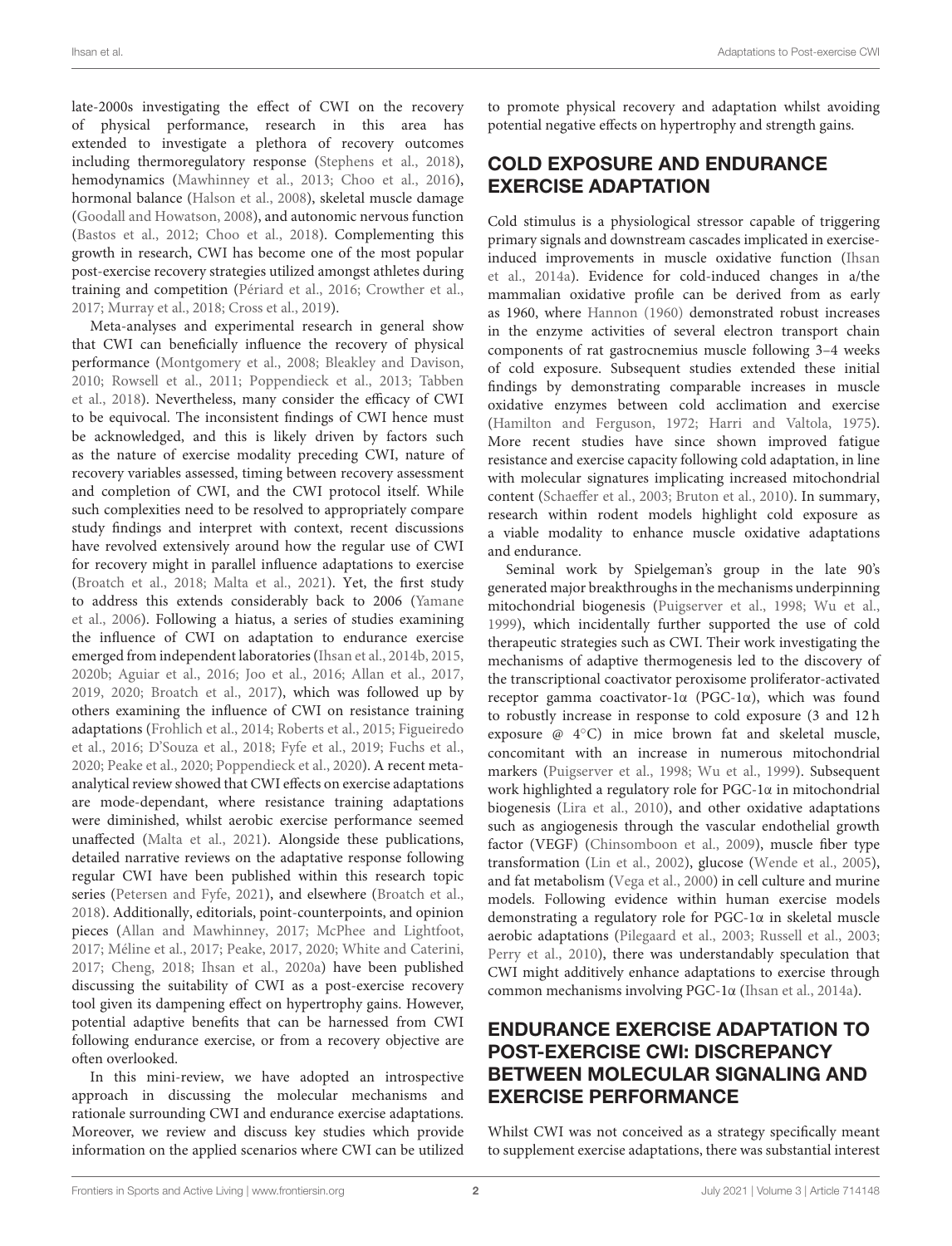in examining how recovery-based CWI might influence skeletal muscle adaptations to endurance exercise [\(Ihsan et al., 2014b,](#page-6-11) [2015,](#page-6-12) [2020b;](#page-6-13) [Aguiar et al., 2016;](#page-5-0) [Joo et al., 2016;](#page-6-14) [Allan et al.,](#page-5-1) [2017,](#page-5-1) [2019,](#page-6-15) [2020;](#page-5-2) [Broatch et al., 2017\)](#page-6-16). This line of enquiry is likely motivated by work in cell cultures and rodents demonstrating robust increases in mitochondrial markers following exercise and cold exposure with common mechanisms involving PGC-1α. Moreover, recent work in humans extends further support, where markers of mitochondrial development have been shown to be enhanced in the skeletal muscle after acute aerobic exercise in the cold compared with room temperature [\(Shute et al.,](#page-7-24) [2018\)](#page-7-24), or when post-exercise recovery was undertaken in a cold environment [\(Slivka et al., 2013\)](#page-7-25). In agreement, CWI (10– 15 min @ 8–10◦C) administered independently, or following an acute bout of endurance exercise was shown to increase the mRNA of PGC-1α and VEGF [\(Ihsan et al., 2014b;](#page-6-11) [Joo et al.,](#page-6-14) [2016\)](#page-6-14). Additionally, regular CWI (15 min @ 10◦C) application during 4 weeks of endurance training (30 s to 8 min interval bouts @ 80–110% of peak power/velocity) has been shown to increase a variety of mitochondrial markers (mRNA and protein abundance) and upstream regulatory kinases [\(Ihsan et al.,](#page-6-12) [2015;](#page-6-12) [Aguiar et al., 2016\)](#page-5-0). However, an increase in PGC-1α protein content was not consistently observed in these studies [\(Ihsan et al., 2015;](#page-6-12) [Aguiar et al., 2016\)](#page-5-0) with only [Ihsan et al.](#page-6-12) [\(2015\)](#page-6-12) reporting an CWI-mediated increase following training. Regardless, complimenting the aforementioned studies showing an increase in VEGF mRNA [\(Ihsan et al., 2014b;](#page-6-11) [Joo et al.,](#page-6-14) [2016\)](#page-6-14), regular CWI (10–15 min @ 10◦C) incorporated during exercise training lasting 4–12 weeks has been shown to enhance skeletal muscle microvascular function [\(Ihsan et al., 2020b\)](#page-6-13) and increase skeletal muscle capillarity [\(D'Souza et al., 2018\)](#page-6-19). Conversely, [Broatch et al. \(2017\)](#page-6-16) found no effect of CWI (15 min @ 10◦C) on molecular markers indicative of mitochondrial development (i.e., mRNA responses, phosphorylation status, and protein abundance) following a single sprint interval training session or following 6 weeks of sprint interval training. Factors such as subcutaneous fat, muscle mass, body surface area, and acclimation status may influence the adaptations that are driven by the magnitude of tissue temperature change, and hence partly account for such disparity in findings. Alternatively, high-intensity exercise/training as undertaken by [Broatch et al.](#page-6-16) [\(2017\)](#page-6-16) can robustly increase mitochondrial markers (Granata et al., [2016\)](#page-6-32) creating a ceiling effect, resulting in diminished potential for CWI augment further adaptations. Collectively, these findings indicate that the effects of post-exercise CWI may be less pronounced following high-intensity exercises, but is able to influence molecular and structural adaptations befitting muscle oxidative function following lower intensity endurance exercise.

Although such molecular responses would expectedly improve endurance performance in the longer term, Yamane et al. [\(2006\)](#page-8-5) reported attenuated improvements in maximal oxygen uptake and cycling time to exhaustion following regular CWI (2  $\times$  20 min at 5°C) during 4 weeks of endurance training. The authors suggested that the decrease in muscle temperature and metabolism following cooling might have suppressed regenerative mechanisms mediated through inflammatory and heat shock proteins (HSP). This mechanism is unlikely prevalent during recovery-based CWI protocols resulting in mild to moderate decreases in tissue temperature. Indeed, typical post-exercise CWI involves 10–15◦C immersion for 10–15 min, and such protocols have been shown to not influence skeletal muscle inflammatory response, HSP expression, or trafficking [\(Aguiar et al., 2016;](#page-5-0) [Peake et al., 2017\)](#page-7-26). Interestingly, HSF-1, a transcription factor for multiple HSPs, has been shown to be upregulated following regular CWI administered throughout 4 weeks of endurance training [\(Aguiar et al.,](#page-5-0) [2016\)](#page-5-0). As such, the findings demonstrated by [Yamane et al.](#page-8-5) [\(2006\)](#page-8-5) likely involve other mechanisms such as increased muscle proteolysis, increased oxidative stress or lowered tissue metabolism and consequently remodeling [\(Fu et al.,](#page-6-33) [1997;](#page-6-33) [Manfredi et al., 2013;](#page-7-27) [Broatch et al., 2018\)](#page-6-10) that are associated with aggressive cooling and extreme decreases in tissue temperature.

In contrast to [Yamane et al. \(2006\)](#page-8-5) initial report, studies investigating the longer-term effects of recoverybased CWI do not support concerns of this modality being detrimental to endurance training adaptations. For instance, regular CWI administered during 4–6 weeks of sprint- or aerobic-interval training similarly improved maximal oxygen uptake, peak aerobic power, and time-trial performance compared to control conditions [\(Aguiar et al.,](#page-5-0) [2016;](#page-5-0) [Broatch et al., 2017\)](#page-6-16). Likewise, CWI administered to competitive cyclists undergoing 3-4 weeks of intensified training reported similar improvements in most cycling performance parameters, although some parameters were reported to improve to a greater extent following CWI [\(Halson et al., 2014\)](#page-6-34).

While these findings refute suggestions that CWI might counteract endurance adaptations, it nevertheless questions whether post-exercise CWI is an effective strategy to promote muscle adaptations resulting in improved exercise performance. Indeed, changes in acute signaling response [\(Ihsan et al.,](#page-6-11) [2014b;](#page-6-11) [Joo et al., 2016;](#page-6-14) [Broatch et al., 2017\)](#page-6-16), training-induced protein accretion [\(Ihsan et al., 2015;](#page-6-12) [Aguiar et al., 2016\)](#page-5-0), and vascular adaptations [\(D'Souza et al., 2018;](#page-6-19) [Ihsan et al.,](#page-6-13) [2020b\)](#page-6-13) do not seem to translate into improved exercise performance following regular CWI. Some have reasoned that endurance performances are largely governed by central factors (e.g., cardiovascular, hematological adaptations), and changes in muscle aerobic function following CWI may only marginally contribute [\(Malta et al., 2021\)](#page-7-10). Alternatively, frequent CWI might have de-sensitized transcriptional responses. For instance, the magnitude of PGC-1α mRNA increases have been shown to progressively diminish in response to repeated exercise stimulus [\(Perry et al., 2010\)](#page-7-23). Similarly, PGC-1α mRNA has been shown to robustly increase following exercise in a cold environment, but demonstrated a blunted PGC-1α mRNA response to an identical stimulus following 3 weeks of endurance training in the cold [\(Shute et al., 2020\)](#page-7-28). However, it remains to be ascertained if this attenuated response is due to habituation to cold, exercise or a combination of both stimuli. Regardless, it must be re-iterated that CWI does not appear to impair aerobic training adaptations, and can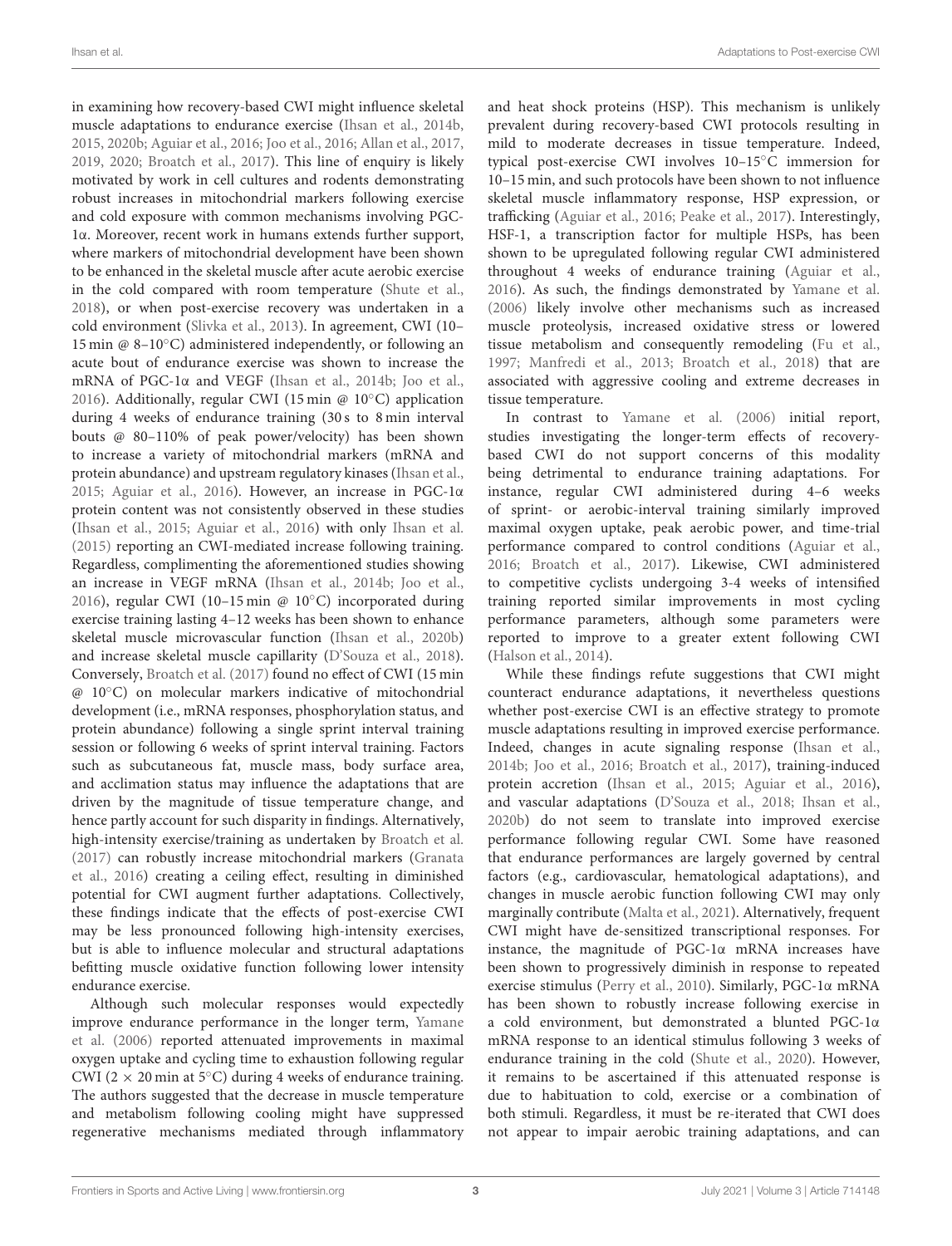be confidently incorporated as a recovery modality following endurance training sessions.

## EFFECT OF CWI ON ENDURANCE AND RESISTANCE EXERCISE ADAPTATIONS: DIVERGENT EFFECTS OR COORDINATED REGULATION?

While some studies have shown that CWI can enhance physical recovery following resistance exercise [\(Vaile et al., 2008c;](#page-8-3) Roberts et al., [2014\)](#page-7-29), practitioners should avoid scheduling this modality at least during the immediate recovery period. Indeed, regular CWI has been shown to attenuate the magnitude of anabolic signaling [\(Roberts et al., 2015\)](#page-7-11) and protein synthesis [\(Fuchs et al.,](#page-6-21) [2020\)](#page-6-21), leading to reduced magnitude of strength and muscle mass gain following resistance training [\(Frohlich et al., 2014;](#page-6-17) Roberts et al., [2015;](#page-7-11) [Fyfe et al., 2019;](#page-6-20) [Poppendieck et al., 2020\)](#page-7-13). Readers are directed to excellent reviews elsewhere [\(Broatch et al., 2018;](#page-6-10) [Malta et al., 2021\)](#page-7-10) and within this research topic (Petersen and Fyfe, [2021\)](#page-7-14) elaborating on the mechanisms surrounding CWI and resistance training.

Complimenting these mechanisms, we suggest that the attenuated increase in muscle mass observed following CWI and resistance training may be part of a macro-level mechanism protecting the oxidative profile of the muscle. This is supported by [D'Souza et al. \(2018\)](#page-6-19) demonstrating increased muscle capillarity following 12 weeks of resistance training with regular CWI application with concomitant decreases in muscle mass reported in other companion papers [\(Roberts et al., 2015;](#page-7-11) Peake et al., [2017\)](#page-7-26). Reductions in muscle blood flow and metabolism during CWI may reduce  $O_2$  supply and utilization [\(Ihsan et al.,](#page-6-35) [2013;](#page-6-35) [Mawhinney et al., 2013,](#page-7-3) [2020;](#page-7-30) [Choo et al., 2016\)](#page-6-2), triggering compensatory adaptation involving decreased muscle mass and microvascular expansion to maintain perfusion capacity. Further support for such a phenotypic response can be derived from rodent and human models of cold-acclimation. Cross-sectional areas of gastrocnemius and soleus muscle fibers were found to be 15–21% smaller in cold-acclimated rats, with concomitant increases in capillarity [\(Suzuki et al., 1997\)](#page-7-31). Similarly, Bae et al. [\(2003\)](#page-6-36) showed that cold-acclimated breath-hold divers possessed higher skeletal muscle capillary density, a lower oxygen diffusion distance and a smaller muscle fiber CSA, whist no such adaptations were evident in breath-hold divers who dived at moderate water temperatures (29–30◦C) [\(Park et al., 2005\)](#page-7-32).

While we rationalize that the dampened increase in muscle mass observed following CWI is a compensatory mechanism improving oxidative function, further research is needed to understand how this might influence athletic function and performance. For instance, it is currently unknown if CWI influences the regulation of muscle mass following aerobic exercise, and whether this hypothetical trade-off involving the attenuated increase in muscle mass and strength might be beneficial to endurance performance. On the other hand, coassessment of muscle aerobic function within these resistance training studies [\(Frohlich et al., 2014;](#page-6-17) [Roberts et al., 2015;](#page-7-11) Fyfe et al., [2019;](#page-6-20) [Poppendieck et al., 2020\)](#page-7-13) would have furthered our understanding of the functional consequence of the dampened increase in mass coupled with increased capillarity.

## CWI AND RESISTANCE TRAINING: INSIGHTS FROM APPLIED RESEARCH

Athletes embark on a variety of training sessions such as cardiovascular conditioning, strength/resistance training, technical, and tactical work. In sports science practice, CWI is likely to be incorporated at various instances to promote recovery, particularly when recovery time between sessions is limited. Caution should be warranted against the regular use of CWI particularly following resistance exercise sessions.

Recent work (**[Table 1](#page-5-4)**) examining the longer-term effects of CWI on training performance and recovery amongst professional and semi-professional athletes provides invaluable insights regarding CWI programming and recovery-adaptation interaction throughout training/competition phases (Lindsay et al., [2016;](#page-6-37) [Tavares et al., 2019,](#page-7-33) [2020;](#page-8-10) [Seco-Calvo et al.,](#page-7-34) [2020\)](#page-7-34). These studies collectively demonstrate no impairments in strength gains despite administering frequent post-exercise CWI over 2.5 weeks to 8 months. In contrast to the current literature [\(Frohlich et al., 2014;](#page-6-17) [Roberts et al., 2015;](#page-7-11) [Fyfe et al., 2019;](#page-6-20) [Poppendieck et al., 2020\)](#page-7-13), most of these studies (**[Table 1](#page-5-4)**) report a trend for improved strength gains over the training/study period. Such divergent findings are hard to reconcile. One possibility, as [Broatch et al. \(2018\)](#page-6-10) highlighted is that laboratory-based experimental studies are designed with 2–3 sessions per week permitting adequate recovery between sessions, and by extension not capitalizing on the recovery effects of CWI.

Training frequency reported within these applied studies surmounts to at least 10 sessions per week (**[Table 1](#page-5-4)**). Perhaps, in scenarios where recovery between training sessions may be limited, CWI can improve training performances and consequently the stimulus for adaptation. In support, postexercise CWI has been shown to enhance the ability to perform more volitional work during subsequent squat exercise (Roberts et al., [2014\)](#page-7-29), or better maintain day-to-day exercise performance during intensified periods of endurance training [\(Vaile et al.,](#page-8-2) [2008b;](#page-8-2) [Stanley et al., 2013\)](#page-7-35). Given that adaptations to exercise stimulus are volume and intensity dependant, it seems reasonable to consider that the recovery benefits of CWI (and resultant increase in training quality) might outweigh its dampening effects on hypertrophy response. Conversely, it can be argued that anabolic adaptations are better enhanced if CWI is avoided, albeit this might deter the quality of subsequent training sessions. It is currently unknown which approach would better influence athletes' recovery-adaptation interaction. Longer term applied studies similar to those highlighted in this review (**[Table 1](#page-5-4)**) will significantly contribute to our understanding in this area.

Another key feature of these studies (**[Table 1](#page-5-4)**), and perhaps within sport science practice is that CWI is often not administered immediately following a resistance training session, but instead following technical/tactical or conditioning sessions. These findings show promise that beneficial recovery outcomes can be harnessed whilst avoiding negative effects of CWI on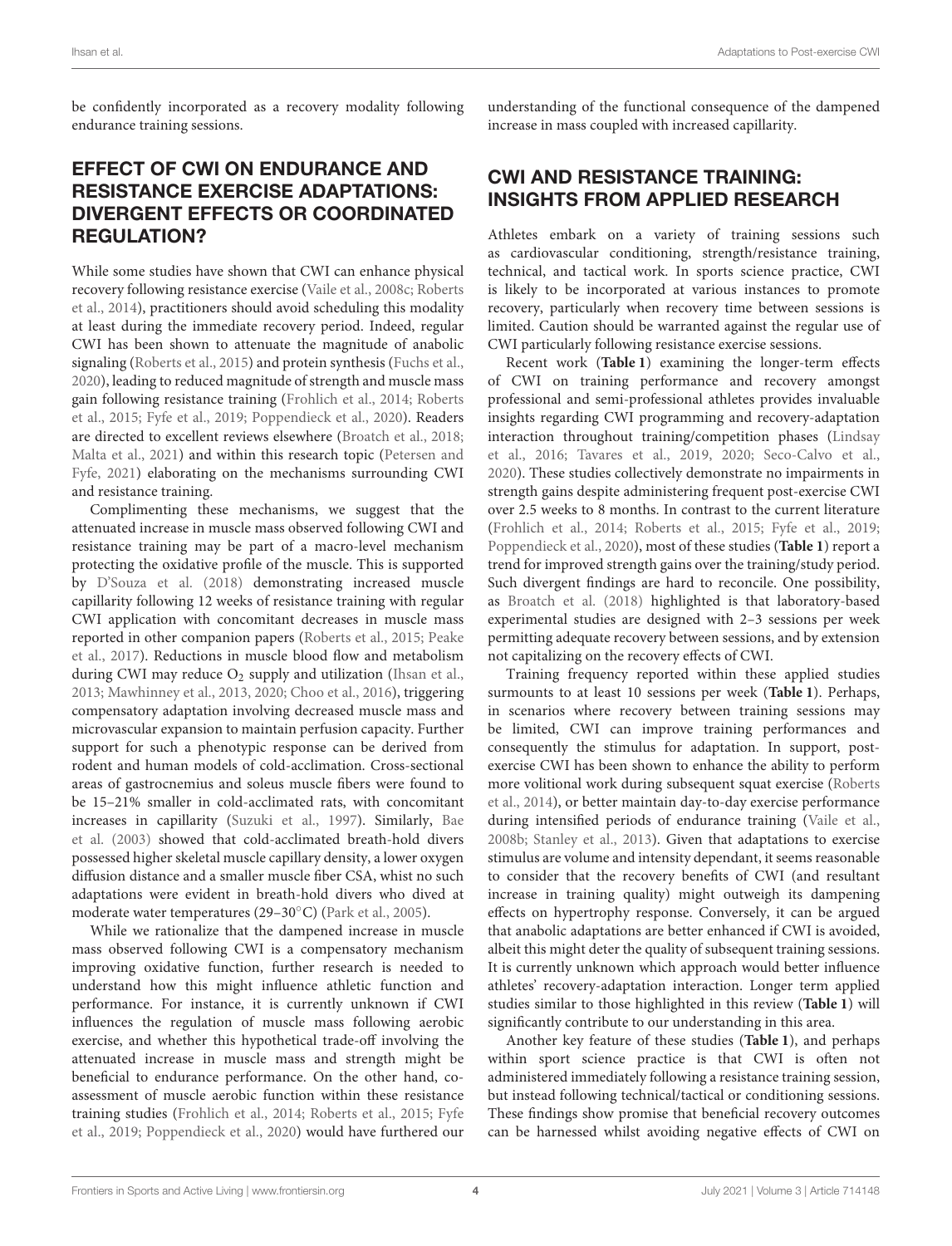<span id="page-5-4"></span>

|  |  |  |  |  | <b>TABLE 1</b> Summary of studies examining the longer-term effect of CWI on the recovery of exercise performance. |  |
|--|--|--|--|--|--------------------------------------------------------------------------------------------------------------------|--|
|--|--|--|--|--|--------------------------------------------------------------------------------------------------------------------|--|

| Study                      | Level/Sport                                                                     | <b>Training</b><br><b>Phase/Duration</b>     | <b>Training description</b>                                                                                          | <b>CWI frequency</b><br>and protocol                              | <b>CWI Timing</b>                                                                                  | <b>Main outcomes</b>                                                                  |
|----------------------------|---------------------------------------------------------------------------------|----------------------------------------------|----------------------------------------------------------------------------------------------------------------------|-------------------------------------------------------------------|----------------------------------------------------------------------------------------------------|---------------------------------------------------------------------------------------|
| Lindsay et al.,<br>2016    | Semi-professional<br>MMA athletes                                               | 6-week<br>pre-competition<br>training camp   | Strength and conditioning<br>(60-90 min, 3x/week), MMA,<br>wrestling, jiu-jitsu, and boxing<br>(90-120 min, 7x/week) | 3x/week whole<br>body CWI @ 10°C<br>for 15 min                    | Performed following last session<br>of the day which consisted of<br>MMA or wresting training      | Similar<br>improvements in<br>SBJ, pull-ups, and<br>press-ups in CON<br>vs. CWI group |
| Tavares et al.,<br>2019    | Elite Rugby Union                                                               | 3 weeks during<br>pre-season period          | Strength sessions (4x/week),<br>technical/tactical sessions<br>(7x/week), speed, and<br>conditioning (5x/week)       | 4x/week whole<br>body CWI @ 10°C<br>for 10 min                    | Performed following afternoon<br>sessions which consisted of<br>technical/tactical or conditioning | Better<br>maintenance in<br>CMJ performance<br>in CWI group                           |
| Seco-Calvo<br>et al., 2020 | Professional<br><b>Basketball players</b><br>from the Spanish<br>Premier League | Competitive<br>season (8 months)             | Gym sessions (4x/week),<br>conditioning (3x/week), speed,<br>and reaction (2x/week)                                  | 4x/week whole<br>body CWI @ 10°C<br>for $5 \times 2$ min          | Performed following the speed<br>and conditioning or following<br>match-play                       | Better<br>maintenance of<br>shoulder strength                                         |
| Tavares et al<br>2020      | U21 Portuguese<br>national players                                              | 2.5-week<br>pre-competition<br>training camp | 10 resistance training and 19<br>on-court sessions over 2.5<br>weeks                                                 | CWI @ $10^{\circ}$ C for<br>10 min after last<br>training session | Performed following on-court<br>volleyball sessions                                                | Better<br>maintenance in<br>CMJ performance<br>in CWI group                           |

*MMA, mixed martial arts; SBJ, standing broad jump; CMJ, counter-movement jump.*

strength gains by simply avoiding the use of this recovery modality in the proximity of resistance training sessions. Regardless, we acknowledge that these studies were not specifically designed to address this notion. Moreover, the majority of these studies were relatively short-term (2.5–6 weeks). Specific, longer-term studies are therefore required to address the effect of CWI timing on strength adaptation.

#### SUMMARY AND PERSPECTIVES

Cold water immersion is widely utilized by athletes during training and competition. Given that both a cold stimulus and exercise are independent stressors capable of enhancing muscle oxidative function, there remains substantial interest in examining how this modality might influence adaptations to exercise. Although post-exercise CWI up-regulates mitochondrial-related signaling, longer-term changes in protein content and result in vascular adaptations, these changes do not seem to translate to improved endurance performance. As such, further research is required to elucidate how endurance performance can be improved through its positive molecular signaling outcomes for CWI to be incorporated to enhance exercise-induced oxidative adaptations. It must be re-iterated

## **REFERENCES**

- <span id="page-5-0"></span>Aguiar, P. F., Magalhães, S. M., Fonseca, I. A. T., da Costa Santos, V. B., de Matos, M. A., Peixoto, M. F. D., et al. (2016). Post-exercise cold water immersion does not alter high intensity interval training-induced exercise performance and Hsp72 responses, but enhances mitochondrial markers. Cell Stress Chaperones [21, 793–804. doi: 10.1007/s12192-016-](https://doi.org/10.1007/s12192-016-0704-6) 0704-6
- <span id="page-5-3"></span>Allan, R., and Mawhinney, C. (2017). Is the ice bath finally melting? Cold water immersion is no greater than active recovery upon local and

that CWI does not impair aerobic training adaptations, and can be incorporated as a recovery modality following endurance training if needed. In contrast, regular CWI recovery incorporated into a resistance training program will dampen strength adaptations, and therefore the use of this modality following resistance exercise sessions should be discouraged. However, there is emerging data showing no impairments in strength gains in athletes incorporating regular use of CWI during intensified training periods; this either indicates that the recovery benefits conferred by CWI may outweigh its dampening effects on hypertrophy response, or the negative effects of CWI on strength may be circumvented by programing CWI following technical or aerobic conditioning sessions. In this regard, "recovery periodization" may be an important approach, where the use of CWI may be incorporated during competition or intensified training, whilst strategically avoided following training focused on improving muscle strength or hypertrophy.

## AUTHOR CONTRIBUTIONS

All authors listed have made a substantial, direct and intellectual contribution to the work, and approved it for publication.

systemic inflammatory cellular stress in humans. J. Physiol. 595, 1857–1858. doi: [10.1113/JP273796](https://doi.org/10.1113/JP273796)

- <span id="page-5-2"></span>Allan, R., Morton, J. P., Close, G. L., Drust, B., Gregson, W., and Sharples, A. P. (2020). PGC-1α alternative promoter (Exon 1b) controls augmentation of total PGC-1α gene expression in response to cold water immersion and low glycogen availability. Eur. J. Appl. Physiol. 120, 2487–2493. doi: [10.1007/s00421-020-04467-6](https://doi.org/10.1007/s00421-020-04467-6)
- <span id="page-5-1"></span>Allan, R., Sharples, A. P., Close, G. L., Drust, B., Shepherd, S. O., Dutton, J., et al. (2017). Postexercise cold water immersion modulates skeletal muscle PGC-1alpha mRNA expression in immersed and nonimmersed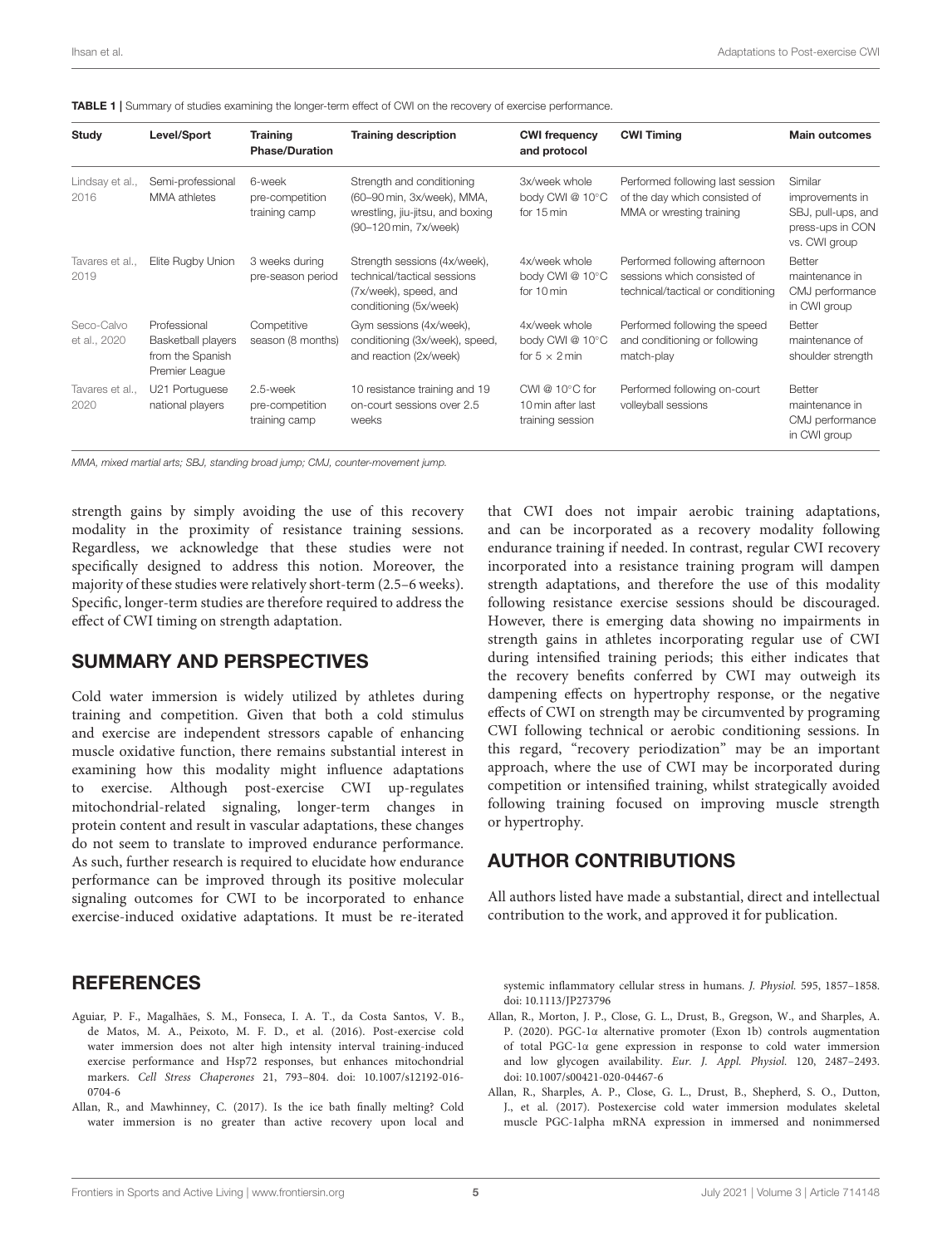limbs: evidence of systemic regulation. J. Appl. Physiol. 123, 451–459. doi: [10.1152/japplphysiol.00096.2017](https://doi.org/10.1152/japplphysiol.00096.2017)

- <span id="page-6-15"></span>Allan, R., Sharples, A. P., Cocks, M., Drust, B., Dutton, J., Dugdale, H. F., et al. (2019). Low pre-exercise muscle glycogen availability offsets the effect of postexercise cold water immersion in augmenting PGC-1α gene expression. Physiol. Rep. 7:e14082. doi: [10.14814/phy2.14082](https://doi.org/10.14814/phy2.14082)
- <span id="page-6-36"></span>Bae, K., An, N., Kwon, Y., Kim, C., Yoon, C., Park, S., et al. (2003). Muscle fibre size and capillarity in Korean diving women. Acta Physiol. Scand. 179, 167–172. doi: [10.1046/j.1365-201X.2003.01185.x](https://doi.org/10.1046/j.1365-201X.2003.01185.x)
- <span id="page-6-5"></span>Bastos, F. N., Vanderlei, L. C., Nakamura, F. Y., Bertollo, M., Godoy, M. F., Hoshi, R. A., et al. (2012). Effects of cold water immersion and active recovery on post-exercise heart rate variability. Int. J. Sports Med. 33, 873–879. doi: [10.1055/s-0032-1301905](https://doi.org/10.1055/s-0032-1301905)
- <span id="page-6-9"></span>Bleakley, C. M., and Davison, G. W. (2010). What is the biochemical and physiological rationale for using cold-water immersion in sports recovery? A systematic review. Br. J. Sports Med. 44, 179–187. doi: [10.1136/bjsm.2009.065565](https://doi.org/10.1136/bjsm.2009.065565)
- <span id="page-6-16"></span>Broatch, J. R., Petersen, A., and Bishop, D. J. (2017). Cold-water immersion following sprint interval training does not alter endurance signaling pathways or training adaptations in human skeletal muscle. Am. J. Physiol. Regul. Integr. Comp. Physiol. 313, R372–R384. doi: [10.1152/ajpregu.00434.2016](https://doi.org/10.1152/ajpregu.00434.2016)
- <span id="page-6-10"></span>Broatch, J. R., Petersen, A., and Bishop, D. J. (2018). The influence of postexercise cold-water immersion on adaptive responses to exercise: a review of the literature. Sports Med. 48, 1369–1387. doi: [10.1007/s40279-018-0910-8](https://doi.org/10.1007/s40279-018-0910-8)
- <span id="page-6-28"></span>Bruton, J. D., Aydin, J., Yamada, T., Shabalina, I. G., Ivarsson, N., Zhang, S. J., et al. (2010). Increased fatigue resistance linked to  $Ca^{2+}$ -stimulated mitochondrial biogenesis in muscle fibres of cold-acclimated mice. J. Physiol. 588(Pt 21), 4275–4288. doi: [10.1113/jphysiol.2010.198598](https://doi.org/10.1113/jphysiol.2010.198598)
- <span id="page-6-22"></span>Cheng, A. J. (2018). Cooling down the use of cryotherapy for post-exercise skeletal muscle recovery. Temperature 5, 103–105. doi: [10.1080/23328940.2017.1413284](https://doi.org/10.1080/23328940.2017.1413284)
- <span id="page-6-30"></span>Chinsomboon, J., Ruas, J., Gupta, R. K., Thom, R., Shoag, J., Rowe, G. C., et al. (2009). The transcriptional coactivator PGC-1alpha mediates exercise-induced angiogenesis in skeletal muscle. Proc. Natl. Acad. Sci. U.S.A. 106, 21401–21406. doi: [10.1073/pnas.0909131106](https://doi.org/10.1073/pnas.0909131106)
- <span id="page-6-2"></span>Choo, H. C., Nosaka, K., Peiffer, J. J., Ihsan, M., Yeo, C. C., and Abbiss, C. R. (2016). Peripheral blood flow changes in response to postexercise cold water immersion. Clin. Physiol. Funct. Imaging 38, 46–55. doi: [10.1111/cpf.12380](https://doi.org/10.1111/cpf.12380)
- <span id="page-6-6"></span>Choo, H. C., Nosaka, K., Peiffer, J. J., Ihsan, M., Yeo, C. C., and Abbiss, C. R. (2018). Effect of water immersion temperature on heart rate variability following exercise in the heat. Kinesiology 50, 67–74.
- <span id="page-6-8"></span>Cross, R., Siegler, J., Marshall, P., and Lovell, R. (2019). Scheduling of training and recovery during the in-season weekly micro-cycle: Insights from team sport practitioners. Eur. J. Sport Sci. 19, 1287–1296. doi: [10.1080/17461391.2019.1595740](https://doi.org/10.1080/17461391.2019.1595740)
- <span id="page-6-7"></span>Crowther, F., Sealey, R., Crowe, M., Edwards, A., and Halson, S. (2017). Team sport athletes' perceptions and use of recovery strategies: a mixed-methods survey study. [BMC Sports Sci. Med. Rehabil.](https://doi.org/10.1186/s13102-017-0071-3) 24:6. doi: 10.1186/s13102-017- 0071-3
- <span id="page-6-19"></span>D'Souza, R. F., Zeng, N., Markworth, J. F., Figueiredo, V. C., Roberts, L. A., Raastad, T., et al. (2018). Divergent effects of cold water immersion versus active recovery on skeletal muscle fiber type and angiogenesis in young men. Am. J. Physiol. Regul. Integr. Comp. Physiol. 314, R824–R833. doi: [10.1152/ajpregu.00421.2017](https://doi.org/10.1152/ajpregu.00421.2017)
- <span id="page-6-18"></span>Figueiredo, V. C., Roberts, L. A., Markworth, J. F., Barnett, M. P., Coombes, J. S., Raastad, T., et al. (2016). Impact of resistance exercise on ribosome biogenesis is acutely regulated by post-exercise recovery strategies. Physiol. Rep. 4:e12670. doi: [10.14814/phy2.12670](https://doi.org/10.14814/phy2.12670)
- <span id="page-6-17"></span>Frohlich, M., Faude, O., Klein, M., Pieter, A., Emrich, E., and Meyer, T. (2014). Strength training adaptations after cold water immersion. J. Strength Cond. Res. 28, 2628–2633. doi: [10.1519/JSC.0000000000000434](https://doi.org/10.1519/JSC.0000000000000434)
- <span id="page-6-33"></span>Fu, F. H., Cen, H.-W., and Eston, R. G. (1997). The effects of cryotherapy on muscle damage in rats subjected to endurance training. Scand. J. Med. Sci. Sports 7, 358–362. doi: [10.1111/j.1600-0838.1997.tb00167.x](https://doi.org/10.1111/j.1600-0838.1997.tb00167.x)
- <span id="page-6-21"></span>Fuchs, C. J., Kouw, I. W. K., Churchward-Venne, T. A., Smeets, J. S. J., Senden, J. M., Lichtenbelt, W., et al. (2020). Postexercise cooling impairs muscle protein synthesis rates in recreational athletes. J. Physiol. 598, 755–772. doi: [10.1113/JP278996](https://doi.org/10.1113/JP278996)
- <span id="page-6-20"></span>Fyfe, J. J., Broatch, J. R., Trewin, A. J., Hanson, E. D., Argus, C. K., Garnham, A. P., et al. (2019). Cold water immersion attenuates anabolic signaling and skeletal muscle fiber hypertrophy, but not strength gain, following whole-body resistance training. J. Appl. Physiol. 127, 1403–1418. doi: [10.1152/japplphysiol.00127.2019](https://doi.org/10.1152/japplphysiol.00127.2019)
- <span id="page-6-4"></span>Goodall, S., and Howatson, G. (2008). The effects of multiple cold water immersions on indices of muscle damage. J. Sports Sci. Med. 7, 235–241.
- <span id="page-6-32"></span>Granata, C., Oliveira, R. S., Little, J. P., Renner, K., and Bishop, D. J. (2016). Training intensity modulates changes in PGC-1α and p53 protein content and mitochondrial respiration, but not markers of mitochondrial content in human skeletal muscle. FASEB J. 30, 959–970. doi: [10.1096/fj.15-276907](https://doi.org/10.1096/fj.15-276907)
- <span id="page-6-34"></span>Halson, S. L., Bartram, J., West, N., Stephens, J., Argus, C. K., Driller, M. W., et al. (2014). Does hydrotherapy help or hinder adaptation to training in competitive cyclists? Med. Sci. Sports Exerc. 46, 1631–1639. doi: [10.1249/MSS.0000000000000268](https://doi.org/10.1249/MSS.0000000000000268)
- <span id="page-6-3"></span>Halson, S. L., Quod, M. J., Martin, D. T., Gardner, A. S., Ebert, T. R., and Laursen, P. B. (2008). Physiological responses to cold water immersion following cycling in the heat. Int. J. Sports Physiol. Perform. 3, 331–346. doi: [10.1123/ijspp.3.3.331](https://doi.org/10.1123/ijspp.3.3.331)
- <span id="page-6-26"></span>Hamilton, M. J., and Ferguson, J. H. (1972). Effects of exercise and cold acclimation on the ventricular and skeletal muscles of white mice (Mus musculus). I. Succinic dehydrogenase activity. Comp. Biochem. Physiol. A Comp. Physiol. 43, 815–824. doi: [10.1016/0300-9629\(72\)90152-1](https://doi.org/10.1016/0300-9629(72)90152-1)
- <span id="page-6-25"></span>Hannon, J. P. (1960). Effect of prolonged cold exposure on components of the electron transport system. Am. J. Physiol. 198, 740–744. doi: [10.1152/ajplegacy.1960.198.4.740](https://doi.org/10.1152/ajplegacy.1960.198.4.740)
- <span id="page-6-27"></span>Harri, M. N., and Valtola, J. (1975). Comparison of the effects of physical exercise, cold acclimation and repeated injections of isoprenaline on rat muscle enzymes. Acta Physiol. Scand. 95, 391–399. doi: [10.1111/j.1748-1716.1975.tb10066.x](https://doi.org/10.1111/j.1748-1716.1975.tb10066.x)
- <span id="page-6-23"></span>Ihsan, M., Abbiss, C. R., Gregson, W., and Allan, R. (2020a). Warming to the ice bath: Don't go cool on cold water immersion just yet!: Temperature 7, 223–225. doi: [10.1080/23328940.2020.1727085](https://doi.org/10.1080/23328940.2020.1727085)
- <span id="page-6-12"></span>Ihsan, M., Markworth, J. F., Watson, G., Choo, H. C., Govus, A., Pham, T., et al. (2015). Regular Post-exercise cooling enhances mitochondrial biogenesis through AMPK and p38 MAPK in human skeletal muscle. Am. J. Physiol. Regul. Integr. Comp. Physiol. 309, R286–R294. doi: [10.1152/ajpregu.00031.2015](https://doi.org/10.1152/ajpregu.00031.2015)
- <span id="page-6-24"></span>Ihsan, M., Watson, G., and Abbiss, C. (2014a). PGC-1α mediated muscle aerobic adaptations to exercise, heat and cold exposure. Cell Mol. Exerc. Physiol. 3:e7. doi: [10.7457/cmep.v3i1.e7](https://doi.org/10.7457/cmep.v3i1.e7)
- <span id="page-6-0"></span>Ihsan, M., Watson, G., and Abbiss, C. R. (2016). What are the physiological mechanisms for post-exercise cold water immersion in the recovery from prolonged endurance and intermittent exercise? Sports Med. 46, 1095–1109. doi: [10.1007/s40279-016-0483-3](https://doi.org/10.1007/s40279-016-0483-3)
- <span id="page-6-13"></span>Ihsan, M., Watson, G., Choo, H. C., Govus, A., Cocking, S., Stanley, J., et al. (2020b). Skeletal muscle microvascular adaptations following regular cold water immersion. Int. J. Sports Med. 41, 98–105. doi: [10.1055/a-1044-2397](https://doi.org/10.1055/a-1044-2397)
- <span id="page-6-11"></span>Ihsan, M., Watson, G., Choo, H. C., Lewandowski, P., Papazzo, A., Cameron-Smith, D., et al. (2014b). Postexercise muscle cooling enhances gene expression of PGC-1alpha. Med. Sci. Sports Exerc. 46, 1900–1907. doi: [10.1249/MSS.0000000000000308](https://doi.org/10.1249/MSS.0000000000000308)
- <span id="page-6-35"></span>Ihsan, M., Watson, G., Lipski, M., and Abbiss, C. R. (2013). Influence of postexercise cooling on muscle oxygenation and blood volume changes. Med. Sci. Sports Exerc. 45, 876–882. doi: [10.1249/MSS.0b013e31827e13a2](https://doi.org/10.1249/MSS.0b013e31827e13a2)
- <span id="page-6-14"></span>Joo, C. H., Allan, R., Drust, B., Close, G. L., Jeong, T. S., Bartlett, J. D., et al. (2016). Passive and post-exercise cold-water immersion augments PGC-1alpha and VEGF expression in human skeletal muscle. Eur. J. Appl. Physiol. 116, 2315–2326. doi: [10.1007/s00421-016-3480-1](https://doi.org/10.1007/s00421-016-3480-1)
- <span id="page-6-31"></span>Lin, J., Wu, H., Tarr, P. T., Zhang, C. Y., Wu, Z., Boss, O., et al. (2002). Transcriptional co-activator PGC-1 alpha drives the formation of slow-twitch muscle fibres. Nature 418, 797–801. doi: [10.1038/nature00904](https://doi.org/10.1038/nature00904)
- <span id="page-6-37"></span>Lindsay, A., Othman, M. I., Prebble, H., Davies, S., and Gieseg, S. P. (2016). Repetitive cryotherapy attenuates the in vitro and in vivo mononuclear cell activation response. Exp. Physiol. 101, 851–865. doi: [10.1113/EP085795](https://doi.org/10.1113/EP085795)
- <span id="page-6-29"></span>Lira, V. A., Benton, C. R., Yan, Z., and Bonen, A. (2010). PGC-1{alpha} regulation by exercise training and its influences on muscle function and insulin sensitivity. Am. J. Physiol. Endocrinol. Metab. 299, E145–161. doi: [10.1152/ajpendo.00755.2009](https://doi.org/10.1152/ajpendo.00755.2009)
- <span id="page-6-1"></span>Machado, A. F., Ferreira, P. H., Micheletti, J. K., de Almeida, A. C., Lemes, Í. R., Vanderlei, F. M., et al. (2016). Can water temperature and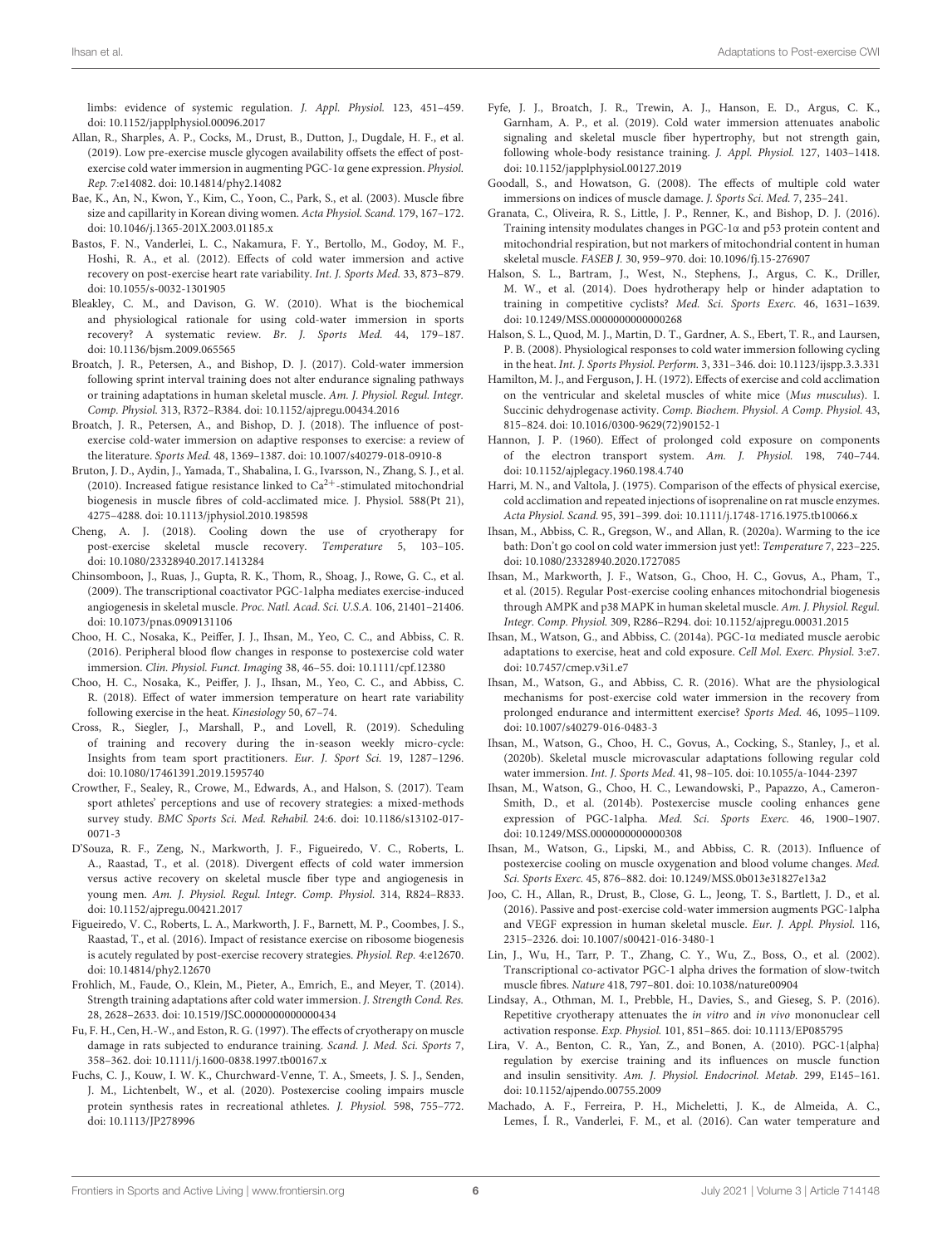immersion time influence the effect of cold water immersion on muscle soreness? A systematic review and meta-analysis. Sports Med. 46, 503–514. doi: [10.1007/s40279-015-0431-7](https://doi.org/10.1007/s40279-015-0431-7)

- <span id="page-7-10"></span>Malta, E. S., Dutra, Y. M., Broatch, J. R., Bishop, D. J., and Zagatto, A. M. (2021). The effects of regular cold-water immersion use on training-induced changes in strength and endurance performance: a systematic review with meta-analysis. Sports Med. 51, 161–174. doi: [10.1007/s40279-020-01362-0](https://doi.org/10.1007/s40279-020-01362-0)
- <span id="page-7-27"></span>Manfredi, L. H., Zanon, N. M., Garofalo, M. A., Navegantes, L. C., and Kettelhut, I. C. (2013). Effect of short-term cold exposure on skeletal muscle protein breakdown in rats. J Appl. Physiol. 115, 1496–1505. doi: [10.1152/japplphysiol.00474.2013](https://doi.org/10.1152/japplphysiol.00474.2013)
- <span id="page-7-30"></span>Mawhinney, C., Heinonen, I., Low, D. A., Han, C., Jones, H., Kalliokoski, K. K., et al. (2020). Changes in quadriceps femoris muscle perfusion following different degrees of cold-water immersion. J. Appl. Physiol. 128, 1392–1401. doi: [10.1152/japplphysiol.00833.2019](https://doi.org/10.1152/japplphysiol.00833.2019)
- <span id="page-7-3"></span>Mawhinney, C., Jones, H., Joo, C. H., Low, D. A., Green, D. J., and Gregson, W. (2013). Influence of cold-water immersion on limb and cutaneous blood flow after exercise. Med. Sci. Sports Exerc. 45, 2277–2285. doi: [10.1249/MSS.0b013e31829d8e2e](https://doi.org/10.1249/MSS.0b013e31829d8e2e)
- <span id="page-7-15"></span>McPhee, J. S., and Lightfoot, A. P. (2017). Post-exercise recovery regimes: blowing hot and cold. J. Physiol. 595, 627–628. doi: [10.1113/JP273503](https://doi.org/10.1113/JP273503)
- <span id="page-7-16"></span>Méline, T., Watier, T., and Sanchez, A. M. (2017). Cold water immersion after exercise: recent data and perspectives on "kaumatherapy". J. Physiol. 595, 2783–2784. doi: [10.1113/JP274169](https://doi.org/10.1113/JP274169)
- <span id="page-7-6"></span>Montgomery, P. G., Pyne, D. B., Hopkins, W. G., Dorman, J. C., Cook, K., and Minahan, C. L. (2008). The effect of recovery strategies on physical performance and cumulative fatigue in competitive basketball. J. Sports Sci. 26, 1135–1145. doi: [10.1080/02640410802104912](https://doi.org/10.1080/02640410802104912)
- <span id="page-7-5"></span>Murray, A., Fullagar, H., Turner, A. P., and Sproule, J. (2018). Recovery practices in division 1 collegiate athletes in North America. Phys. Ther. Sport 32, 67–73. doi: [10.1016/j.ptsp.2018.05.004](https://doi.org/10.1016/j.ptsp.2018.05.004)
- <span id="page-7-32"></span>Park, J. B., Kim, H. J., Kim, J. C., Lutan, R., and Kim, C. K. (2005). Muscle characteristics in career breath-hold divers: effect of water temperature. Aviat. Space Environ. Med. 76, 1123–1127.
- <span id="page-7-17"></span>Peake, J. M. (2017). Cryotherapy: are we freezing the benefits of exercise? Temperature 595, 1–3. doi: [10.1080/23328940.2017.1304194](https://doi.org/10.1080/23328940.2017.1304194)
- <span id="page-7-18"></span>Peake, J. M. (2020). Independent, corroborating evidence continues to accumulate that post-exercise cooling diminishes muscle adaptations to strength training. J. Physiol. 598, 625–626. doi: [10.1113/JP279343](https://doi.org/10.1113/JP279343)
- <span id="page-7-12"></span>Peake, J. M., Markworth, J. F., Cumming, K. T., Aas, S. N., Roberts, L. A., Raastad, T., et al. (2020). The effects of cold water immersion and active recovery on molecular factors that regulate growth and remodeling of skeletal muscle after resistance exercise. Front. Physiol. 11:737. doi: [10.3389/fphys.2020.00737](https://doi.org/10.3389/fphys.2020.00737)
- <span id="page-7-26"></span>Peake, J. M., Roberts, L. A., Figueiredo, V. C., Egner, I., Krog, S., Aas, S. N., et al. (2017). The effects of cold water immersion and active recovery on inflammation and cell stress responses in human skeletal muscle after resistance exercise. J. Physiol. 595, 695–711. doi: [10.1113/JP272881](https://doi.org/10.1113/JP272881)
- <span id="page-7-0"></span>Peiffer, J. J., Abbiss, C. R., Watson, G., Nosaka, K., and Laursen, P. B. (2010a). Effect of a 5-min cold-water immersion recovery on exercise performance in the heat. Br. J. Sports Med. 44, 461–465. doi: [10.1136/bjsm.2008.048173](https://doi.org/10.1136/bjsm.2008.048173)
- <span id="page-7-1"></span>Peiffer, J. J., Abbiss, C. R., Watson, G., Nosaka, K., and Laursen, P. B. (2010b). Effect of cold water immersion on repeated 1-km cycling performance in the heat. J. Sci. Med. Sport 13, 112–116. doi: [10.1016/j.jsams.2008.08.003](https://doi.org/10.1016/j.jsams.2008.08.003)
- <span id="page-7-4"></span>Périard, J. D., Racinais, S., Timpka, T., Dahlström, Ö., Spreco, A., Jacobsson, J., et al. (2016). Strategies and factors associated with preparing for competing in the heat: a cohort study at the 2015 IAAF World Athletics Championships. Br. J. Sports Med. [51, 264–270. doi: 10.1136/bjsports-2016-](https://doi.org/10.1136/bjsports-2016-096579) 096579
- <span id="page-7-23"></span>Perry, C. G., Lally, J., Holloway, G. P., Heigenhauser, G. J., Bonen, A., and Spriet, L. L. (2010). Repeated transient mRNA bursts precede increases in transcriptional and mitochondrial proteins during training in human skeletal muscle. J. Physiol. [588\(Pt 23\), 4795–4810. doi: 10.1113/jphysiol.2010.](https://doi.org/10.1113/jphysiol.2010.199448) 199448
- <span id="page-7-14"></span>Petersen, A. C., and Fyfe, J. J. (2021). Post-exercise cold water immersion effects on physiological adaptations to resistance training and the underlying mechanisms in skeletal muscle: a narrative review. Front. Sports Act Living 3:660291. doi: [10.3389/fspor.2021.660291](https://doi.org/10.3389/fspor.2021.660291)
- <span id="page-7-21"></span>Pilegaard, H., Saltin, B., and Neufer, P. D. (2003). Exercise induces transient transcriptional activation of the PGC-1α gene in human skeletal muscle. J. Physiol. 546, 851–858. doi: [10.1113/jphysiol.2002.034850](https://doi.org/10.1113/jphysiol.2002.034850)
- <span id="page-7-8"></span>Poppendieck, W., Faude, O., Wegmann, M., and Meyer, T. (2013). Cooling and performance recovery of trained athletes: a meta-analytical review. Int. J. Sports Physiol. Perform. 8, 227–242. doi: [10.1123/ijspp.8.3.227](https://doi.org/10.1123/ijspp.8.3.227)
- <span id="page-7-13"></span>Poppendieck, W., Wegmann, M., Hecksteden, A., Darup, A., Schimpchen, J., Skorski, S., et al. (2020). Does cold-water immersion after strength training attenuate training adaptation? Int. J. Sports Physiol. Perform. 8, 227–242. doi: [10.1123/ijspp.2019-0965](https://doi.org/10.1123/ijspp.2019-0965)
- <span id="page-7-20"></span>Puigserver, P., Wu, Z., Park, C. W., Graves, R., Wright, M., and Spiegelman, B. M. (1998). A cold-inducible coactivator of nuclear receptors linked to adaptive thermogenesis. Cell 92, 829–839. doi: [10.1016/S0092-8674\(00\)81410-5](https://doi.org/10.1016/S0092-8674(00)81410-5)
- <span id="page-7-29"></span>Roberts, L. A., Nosaka, K., Coombes, J. S., and Peake, J. M. (2014). Cold water immersion enhances recovery of submaximal muscle function after resistance exercise. Am. J. Physiol. Regul. Integr. Comp. Physiol. 307, R998–R1008. doi: [10.1152/ajpregu.00180.2014](https://doi.org/10.1152/ajpregu.00180.2014)
- <span id="page-7-11"></span>Roberts, L. A., Raastad, T., Markworth, J. F., Figueiredo, V. C., Egner, I. M., Shield, A., et al. (2015). Post-exercise cold water immersion attenuates acute anabolic signalling and long-term adaptations in muscle to strength training. J. Physiol. 593, 4285–4301. doi: [10.1113/JP270570](https://doi.org/10.1113/JP270570)
- <span id="page-7-7"></span>Rowsell, G. J., Coutts, A. J., Reaburn, P., and Hill-Haas, S. (2011). Effect of post-match cold-water immersion on subsequent match running performance in junior soccer players during tournament play. J. Sports Sci. 29, 1–6. doi: [10.1080/02640414.2010.512640](https://doi.org/10.1080/02640414.2010.512640)
- <span id="page-7-22"></span>Russell, A. P., Feilchenfeldt, J., Schreiber, S., Praz, M., Crettenand, A., Gobelet, C., et al. (2003). Endurance training in humans leads to fiber type-specific increases in levels of peroxisome proliferator-activated receptor-gamma coactivator-1 and peroxisome proliferator-activated receptor-alpha in skeletal muscle. Diabetes 52, 2874–2881. doi: [10.2337/diabetes.52.12.2874](https://doi.org/10.2337/diabetes.52.12.2874)
- <span id="page-7-19"></span>Schaeffer, P. J., Villarin, J. J., and Lindstedt, S. L. (2003). Chronic cold exposure increases skeletal muscle oxidative structure and function in Monodelphis domestica, a marsupial lacking brown adipose tissue. Physiol. Biochem. Zool. 76, 877–887. doi: [10.1086/378916](https://doi.org/10.1086/378916)
- <span id="page-7-34"></span>Seco-Calvo, J., Mielgo-Ayuso, J., Calvo-Lobo, C., and Córdova, A. (2020). Cold water immersion as a strategy for muscle recovery in professional basketball players during the competitive season. J. Sport Rehabil. 29, 301–309. doi: [10.1123/jsr.2018-0301](https://doi.org/10.1123/jsr.2018-0301)
- <span id="page-7-28"></span>Shute, R., Marshall, K., Opichka, M., Schnitzler, H., Ruby, B., and Slivka, D. (2020). Effects of 7◦C environmental temperature acclimation during a 3-week training period. J. Appl. Physiol. 128, 768–777. doi: [10.1152/japplphysiol.00500.2019](https://doi.org/10.1152/japplphysiol.00500.2019)
- <span id="page-7-24"></span>Shute, R. J., Heesch, M. W., Zak, R. B., Kreiling, J. L., and Slivka, D. R. (2018). Effects of exercise in a cold environment on transcriptional control of PGC-1alpha. Am. J. Physiol. Regul. Integr. Comp. Physiol. 314, R850–R857. doi: [10.1152/ajpregu.00425.2017](https://doi.org/10.1152/ajpregu.00425.2017)
- <span id="page-7-25"></span>Slivka, D., Heesch, M., Dumke, C., Cuddy, J., Hailes, W., and Ruby, B. (2013). Effects of post-exercise recovery in a cold environment on muscle glycogen, PGC-1alpha, and downstream transcription factors. Cryobiology 66, 250–255. doi: [10.1016/j.cryobiol.2013.02.005](https://doi.org/10.1016/j.cryobiol.2013.02.005)
- <span id="page-7-35"></span>Stanley, J., Peake, J. M., and Buchheit, M. (2013). Consecutive days of cold water immersion: effects on cycling performance and heart rate variability. Eur. J. Appl. Physiol. 113, 371–384. doi: [10.1007/s00421-012-2445-2](https://doi.org/10.1007/s00421-012-2445-2)
- <span id="page-7-2"></span>Stephens, J. M., Sharpe, K., Gore, C., Miller, J., Slater, G. J., Versey, N., et al. (2018). Core temperature responses to cold-water immersion recovery: a pooled-data analysis. Int. J. Sports Physiol. Perform. 13, 917–925. doi: [10.1123/ijspp.2017-0661](https://doi.org/10.1123/ijspp.2017-0661)
- <span id="page-7-31"></span>Suzuki, J., Gao, M., Ohinata, H., Kuroshima, A., and Koyama, T. (1997). Chronic cold exposure stimulates microvascular remodeling preferentially in oxidative muscles in rats. Jpn. J. Physiol. [47, 513–520. doi: 10.2170/jjphysiol.](https://doi.org/10.2170/jjphysiol.47.513) 47.513
- <span id="page-7-9"></span>Tabben, M., Ihsan, M., Ghoul, N., Coquart, J. B., Chaouachi, A., Chaabene, H., et al. (2018). Cold water immersion enhanced athletes'wellness and 10-m short sprint performance 24-h after a simulated mixed martial arts combat. Front. Physiol. 9:1542. doi: [10.3389/fphys.2018.01542](https://doi.org/10.3389/fphys.2018.01542)
- <span id="page-7-33"></span>Tavares, F., Beaven, M., Teles, J., Baker, D., Healey, P., Smith, T. B., et al. (2019). Effects of chronic cold-water immersion in elite rugby players. Int. J. Sports Physiol. Perform. 14, 156–162. doi: [10.1123/ijspp.2018-0313](https://doi.org/10.1123/ijspp.2018-0313)